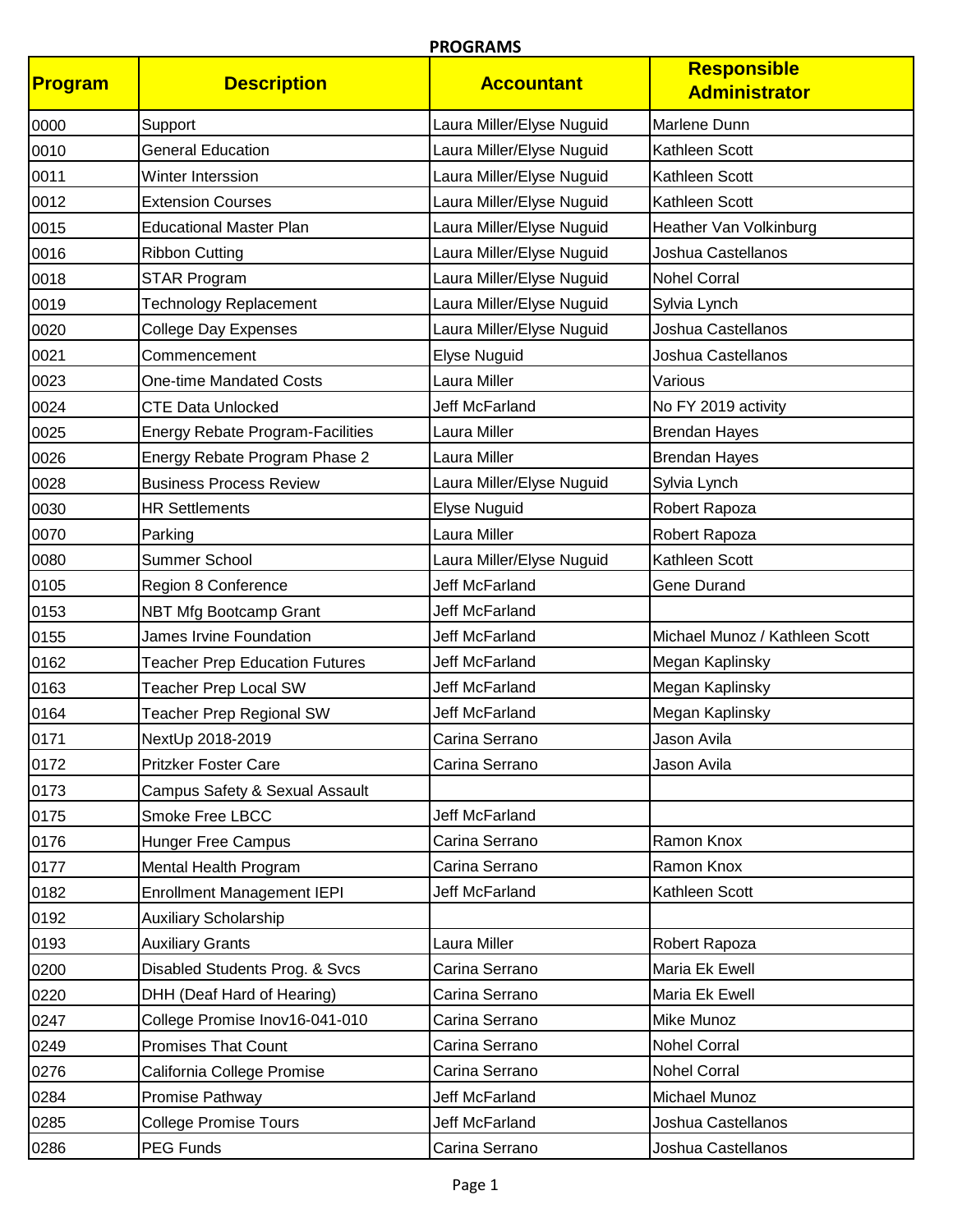| <b>Program</b> | <b>Description</b>                    | <b>Accountant</b> | <b>Responsible</b><br><b>Administrator</b> |
|----------------|---------------------------------------|-------------------|--------------------------------------------|
| 0288           | Restricted Instructional EQ.          | Laura Miller      | Kathleen Scott                             |
| 0291           | IHE _ System Alignment                | Carina Serrano    | <b>Michael Munoz</b>                       |
| 0292           | <b>IHE - Reducing Remediation</b>     | Carina Serrano    | Michael Munoz                              |
| 0293           | IHE-Strengthening Career Pathw        | Carina Serrano    | Michael Munoz                              |
| 0294           | <b>IHE Accelerating Completion</b>    | Carina Serrano    | Michael Munoz                              |
| 0295           | IHE-Communications/Com.Engage         | Carina Serrano    | Michael Munoz                              |
| 0390           | <b>TANF - Calworks</b>                | Carina Serrano    | Margaret Antonio-Palomares                 |
| 0410           | <b>Child Development Consort</b>      | Carina Serrano    | Julie Frumkin                              |
| 0440           | <b>Stadium Operations</b>             | Elyse Nuguid      | <b>Brendan Hayes</b>                       |
| 0459           | <b>Perkins CTE Transitions</b>        | Carina Serrano    | Gene Carbonaro                             |
| 0490           | Physical/Mental Health                | Laura Miller      | Ramon Knox                                 |
| 0550           | <b>Block Grant</b>                    | Laura Miller      | Brendan Hayes/Kathleen Scott               |
| 0552           | One time only Block Grant             | Laura Miller      | Brendan Hayes/Kathleen Scott               |
| 0553           | <b>Sched Maint Block Grant</b>        | Laura Miller      | <b>Brendan Hayes</b>                       |
| 0590           | <b>TANF - Calworks</b>                | Carina Serrano    | Margaret Antonio-Palomares                 |
| 0710           | Board Fin Asst Prog Allow             | Carina Serrano    | Susan Bricker                              |
| 0720           | Student Success & Support Program     | Carina Serrano    | Sonia De La Torre                          |
| 0721           | Student Success & Support Program     | Carina Serrano    | Sonia De La Torre                          |
| 0723           | <b>Student Equity Program</b>         | Carina Serrano    | <b>Nohel Corral</b>                        |
| 0724           | Student Equity Program c/o            | Carina Serrano    | <b>Nohel Corral</b>                        |
| 0726           | <b>Student Equity Program</b>         | Carina Serrano    | <b>Nohel Corral</b>                        |
| 0728           | <b>Student Success Support</b>        | Carina Serrano    | <b>Nohel Corral</b>                        |
| 0740           | <b>Financial Aid Technology Grant</b> | Carina Serrano    | Susan Bricker                              |
| 0810           | Federal Workstudy Program             | Carina Serrano    | Susan Bricker                              |
| 0820           | <b>EOPS District Match</b>            | Carina Serrano    | Jason Avila                                |
| 0880           | <b>Contract Education Profits</b>     | Jeff McFarland    | Sheneui Weber                              |
| 0884           | Ecc. Dev. Admininstration             | Jeff McFarland    | Sheneui Weber                              |
| 0886           | Contract & Com Ed Operating Bu        | Jeff McFarland    | Sheneui Weber                              |
| 0910           | <b>Summer Recreation</b>              | Laura Miller      | Randy Totorp                               |
| 0940           | CC Cal Works Prog DPSS                | Carina Serrano    | Margaret Antonio-Palomares                 |
| 0950           | <b>CalWorks Supplement DPSS</b>       | Carina Serrano    | Margaret Antonio-Palomares                 |
| 0990           | Instructional Fee Income              | Elyse Nuguid      | Kathleen Scott                             |
| 0991           | Off Campus Facility Use Fee           | Elyse Nuguid      | Kathleen Scott                             |
| 1010           | Puente Program                        | Laura Miller      | <b>Nohel Corral</b>                        |
| 1025           | VA Chapter 33                         | Laura Miller      |                                            |
| 1260           | Library Lost Book                     | Elyse Nuguid      | Lee Douglas                                |
| 1511           | Loss due to damage (61)               | Laura Miller      | Robert Rapoza                              |
| 1590           | <b>Unrestricted Lottery</b>           | Laura Miller      | Marlene Dunn                               |
| 1610           | <b>Staff Diversity</b>                | Carina Serrano    | <b>Kimberly Slany</b>                      |
| 1690           | Lottery Instr Sup Restricted          | Laura Miller      | Kathleen Scott                             |
| 1720           | Non-Credit Supt Srvs-Matric           | Carina Serrano    | Sonia De La Torre                          |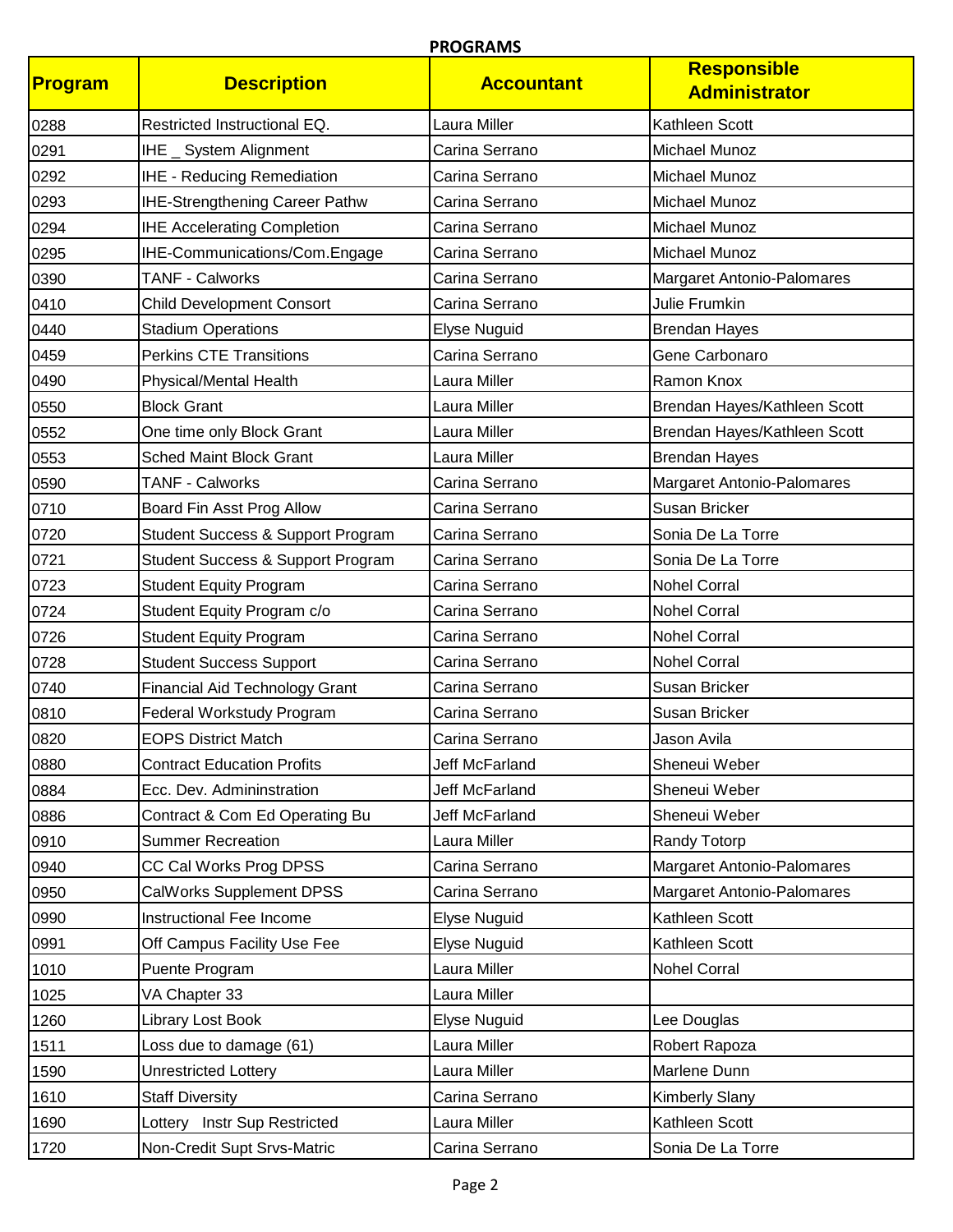| Program | <b>Description</b>                    | <b>Accountant</b>   | <b>Responsible</b><br><b>Administrator</b> |
|---------|---------------------------------------|---------------------|--------------------------------------------|
| 1735    | Veteran's Services (FA)               | Carina Serrano      | Susan Bricker                              |
| 1742    | <b>QRIS CCALA Quality Improv PCC</b>  | Carina Serrano      | <b>Stacey Smith-Clark</b>                  |
| 1744    | <b>QRIS CCALA Quality Improvement</b> | Carina Serrano      | Amy Bigelow                                |
| 1745    | State Preschool Program               | Carina Serrano      | Gene Carbonaro                             |
| 1746    | Childcare Program                     | Carina Serrano      | Gene Carbonaro                             |
| 2010    | English Language Institute            | <b>Elyse Nuguid</b> |                                            |
| 2110    | <b>International Students</b>         | <b>Elyse Nuguid</b> | Nelly Delgado                              |
| 2894    | BS Instr Equip & Mats. 18-19          | Laura Miller        | Kathleen Scott                             |
| 2895    | BS Enhancement 18-19                  | Laura Miller        | Kathleen Scott                             |
| 2924    | BS Instr. Equip & Mats17 - 18         | Laura Miller        | Kathleen Scott                             |
| 2925    | BS Enhancement 17 - 18                | Laura Miller        | Kathleen Scott                             |
| 3119    | Perkins 2018-2019                     | Conrrado Duran      | Susan Bricker                              |
| 3217    | W.D. Ford Direct 2016-2017            |                     |                                            |
| 3218    | W.D. Ford Direct 2017-2018            |                     |                                            |
| 3219    | W.D. Ford Direct 2018-2019            |                     |                                            |
| 3317    | SEOG 2016-2017                        | Conrrado Duran      | Susan Bricker                              |
| 3318    | SEOG 2017-2018                        | Conrrado Duran      | Susan Bricker                              |
| 3319    | SEOG 2018-2019                        | Conrrado Duran      | Susan Bricker                              |
| 3417    | EOPS 2016 - 17                        | Conrrado Duran      | Susan Bricker                              |
| 3418    | EOPS 2017-2018                        | Conrrado Duran      | Susan Bricker                              |
| 3419    | EOPS 2018 - 2019                      | Conrrado Duran      | Susan Bricker                              |
| 3515    | PELL 2014 - 2015                      | Conrrado Duran      | Susan Bricker                              |
| 3517    | PELL 2016-2017                        | Conrrado Duran      | Susan Bricker                              |
| 3518    | Pell 2017-2018                        | Conrrado Duran      | Susan Bricker                              |
| 3519    | PELL 2018 - 2019                      | Conrrado Duran      | Susan Bricker                              |
| 3600    | FED PELL R2T4 DISTR PORTION           | Conrrado Duran      | Susan Bricker                              |
| 3617    | CARE 2016 - 2017                      | Conrrado Duran      | Susan Bricker                              |
| 3618    | CARE 2017 - 2018                      | Conrrado Duran      | Susan Bricker                              |
| 3619    | CARE 2018 - 2019                      | Conrrado Duran      | Susan Bricker                              |
| 3717    | Cal Grants 2016-2017                  | <b>Cindy Baker</b>  | Susan Bricker                              |
| 3718    | Cal Grants 2017-2018                  | <b>Cindy Baker</b>  | Susan Bricker                              |
| 3719    | Cal Grants 2018-2019                  | Cindy Baker         | Susan Bricker                              |
| 3728    | FTSSG Cal-Grant 2017-2018             | Conrrado Duran      | Susan Bricker                              |
| 3729    | FTSSG - Cal Grant 2018-2019           | Conrrado Duran      | Susan Bricker                              |
| 3738    | <b>Emergency Dreamer Aid Fund</b>     | Conrrado Duran      | Susan Bricker                              |
| 3739    | <b>Emergency Dreamer Aid Fund1819</b> | Conrrado Duran      | Susan Bricker                              |
| 3788    | Comm College Completion Grant         | Conrrado Duran      | Susan Bricker                              |
| 3789    | <b>Community College Completion</b>   | Conrrado Duran      | Susan Bricker                              |
| 3818    | Americorp Education 2018              | Conrrado Duran      | Susan Bricker                              |
| 3819    | Americorp Education 2019              | Conrrado Duran      | Susan Bricker                              |
| 4219    | EOPS Fund 12                          | Carina Serrano      | Jason Avila                                |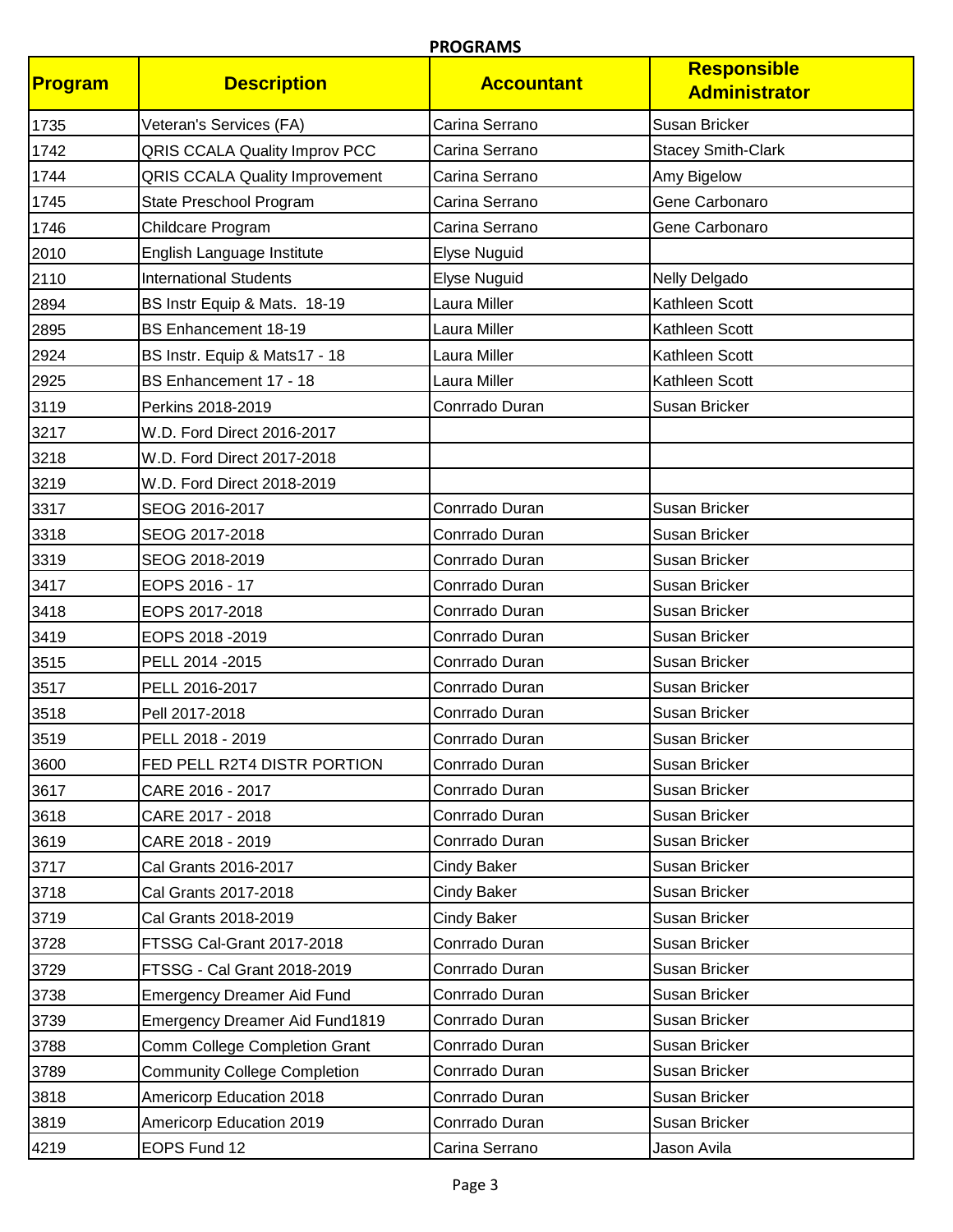| Program | <b>Description</b>                    | <b>Accountant</b>         | <b>Responsible</b><br><b>Administrator</b> |
|---------|---------------------------------------|---------------------------|--------------------------------------------|
| 4319    | CARE Fund 12                          | Carina Serrano            | Jason Avila                                |
| 5000    | Reserve, Cap Proj Fund                | Elyse Nuguid              | <b>Brendan Hayes</b>                       |
| 5079    | Prop 39 Clean Energy                  | Laura Miller              | <b>Brendan Hayes</b>                       |
| 5080    | <b>College Improvement Projects</b>   | Laura Miller              | <b>Brendan Hayes</b>                       |
| 5081    | LBCC Improv Intern Stud Fees          | Laura Miller              | <b>Brendan Hayes</b>                       |
| 5082    | <b>LBCC Improv Nonresdnt Fees</b>     | Laura Miller              | <b>Brendan Hayes</b>                       |
| 5312    | Fac. Assessment Project (3d/I)        | Elyse Nuguid              | <b>Brendan Hayes</b>                       |
| 5324    | 3320/3325 N. Los Coyotes Diag.        | Laura Miller              | <b>Brendan Hayes</b>                       |
| 5327    | Learning Resource Center LAC          | Laura Miller/Elyse Nuguid | <b>Brendan Hayes</b>                       |
| 5328    | Learning Resource Center PCC          | Laura Miller/Elyse Nuguid | <b>Brendan Hayes</b>                       |
| 5335    | Bldg. P Theater Lounge Restrm         | Laura Miller/Elyse Nuguid | <b>Brendan Hayes</b>                       |
| 5336    | <b>Acquistions PCC</b>                | Laura Miller/Elyse Nuguid | <b>Brendan Hayes</b>                       |
| 5400    | <b>Administrative Costs</b>           | Laura Miller/Elyse Nuguid | <b>Brendan Hayes</b>                       |
| 5401    | Bldg. A                               | Laura Miller/Elyse Nuguid | <b>Brendan Hayes</b>                       |
| 5404    | South Quad Complex                    | Laura Miller/Elyse Nuguid | <b>Brendan Hayes</b>                       |
| 5409    | Interim Housing LAC Tech 2            | Laura Miller/Elyse Nuguid | <b>Brendan Hayes</b>                       |
| 5413    | Los Coyotes Bldg.                     | Laura Miller/Elyse Nuguid | <b>Brendan Hayes</b>                       |
| 5416    | Infrastructure Phase 1 LAC            | Laura Miller/Elyse Nuguid | <b>Brendan Hayes</b>                       |
| 5418    | <b>Bldg Q&amp;R Improvements</b>      | Laura Miller/Elyse Nuguid | <b>Brendan Hayes</b>                       |
| 5422    | Interim Facility LAC Library          | Laura Miller/Elyse Nuguid | <b>Brendan Hayes</b>                       |
| 5424    | Landscape, Lighting, & Signage        | Laura Miller/Elyse Nuguid | <b>Brendan Hayes</b>                       |
| 5433    | Bldg 2 Landscape                      | Laura Miller/Elyse Nuguid | <b>Brendan Hayes</b>                       |
| 5436    | <b>Bldg. A Student Services Retro</b> | Laura Miller/Elyse Nuguid | <b>Brendan Hayes</b>                       |
| 5437    | <b>LAC Infrastructure Constructio</b> | Laura Miller/Elyse Nuguid | <b>Brendan Hayes</b>                       |
| 5438    | <b>LAC Infra Utility Connection</b>   | Laura Miller/Elyse Nuguid | <b>Brendan Hayes</b>                       |
| 5440    | BldgZ retrofit Facilities W/H         | Laura Miller/Elyse Nuguid | <b>Brendan Hayes</b>                       |
| 5441    | Paint Carson St. Overpass             | Laura Miller/Elyse Nuguid | <b>Brendan Hayes</b>                       |
| 5442    | Repair West Grass Field               | Laura Miller/Elyse Nuguid | <b>Brendan Hayes</b>                       |
| 5443    | Const. Cell Tower Veterans S          | Laura Miller/Elyse Nuguid | <b>Brendan Hayes</b>                       |
| 5444    | Math Tech & Culinary Arts Bldg        | Laura Miller/Elyse Nuguid | <b>Brendan Hayes</b>                       |
| 5447    | Replacement of Stadium Scorebo        | Laura Miller/Elyse Nuguid | <b>Brendan Hayes</b>                       |
| 5448    | <b>Baseball Field Regrading LAC</b>   | Laura Miller/Elyse Nuguid | <b>Brendan Hayes</b>                       |
| 5449    | Campus Improvements LAC               | Laura Miller/Elyse Nuguid | <b>Brendan Hayes</b>                       |
| 5450    | Carson St. Fence Replacement          | Laura Miller/Elyse Nuguid | <b>Brendan Hayes</b>                       |
| 5451    | <b>LAC Central Plant Landscaping</b>  | Laura Miller/Elyse Nuguid | <b>Brendan Hayes</b>                       |
| 5500    | Energy Efficiency (Honeywell)         | Laura Miller/Elyse Nuguid | <b>Brendan Hayes</b>                       |
| 5605    | <b>Test Cell Project PCC</b>          | Laura Miller/Elyse Nuguid | <b>Brendan Hayes</b>                       |
| 5606    | Multi Disp.Complex AA, BB, DD, EE     | Laura Miller/Elyse Nuguid | <b>Brendan Hayes</b>                       |
| 5609    | SoEast Interim Bungalows, PCC         | Laura Miller/Elyse Nuguid | <b>Brendan Hayes</b>                       |
| 5611    | Muffler Shop Demo, PCC                | Laura Miller/Elyse Nuguid | <b>Brendan Hayes</b>                       |
| 5612    | <b>Bldg. CCC Fitness Center Moder</b> | Laura Miller/Elyse Nuguid | <b>Brendan Hayes</b>                       |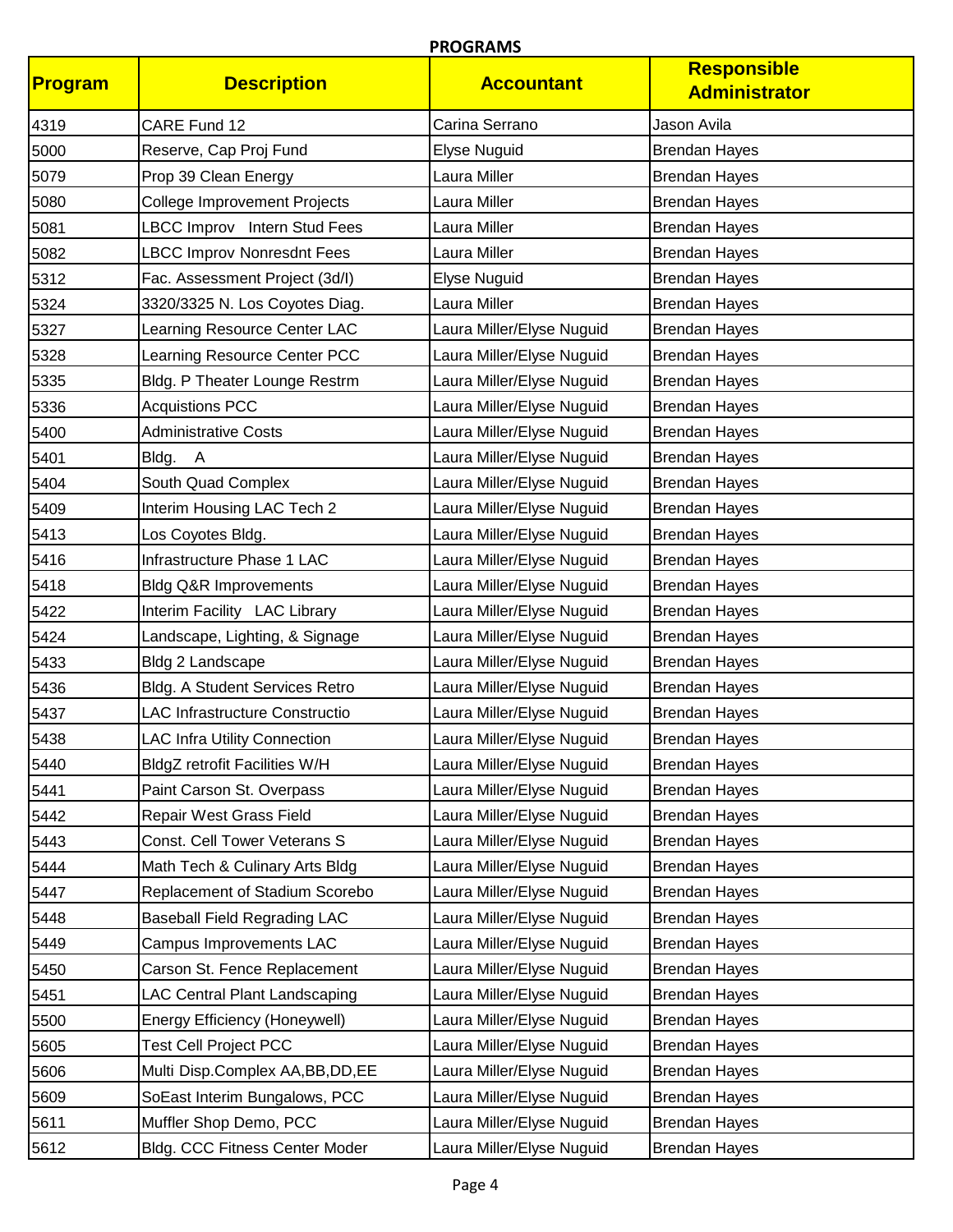| Program | <b>Description</b>                 | <b>Accountant</b>         | <b>Responsible</b><br><b>Administrator</b> |
|---------|------------------------------------|---------------------------|--------------------------------------------|
| 5616    | Infrastructure Phase1PCC           | Laura Miller/Elyse Nuguid | <b>Brendan Hayes</b>                       |
| 5621    | Verizon Underground PCC            | Laura Miller/Elyse Nuguid | <b>Brendan Hayes</b>                       |
| 5637    | PCC Infrastructure Constructio     | Laura Miller/Elyse Nuguid | <b>Brendan Hayes</b>                       |
| 5638    | PCC Infra Utility Connection       | Laura Miller/Elyse Nuguid | <b>Brendan Hayes</b>                       |
| 5649    | Campus Improvements PCC            | Laura Miller/Elyse Nuguid | <b>Brendan Hayes</b>                       |
| 5701    | Campus Improvements                | Laura Miller/Elyse Nuguid | <b>Brendan Hayes</b>                       |
| 5702    | Electronic Signage                 | Laura Miller/Elyse Nuguid | <b>Brendan Hayes</b>                       |
| 5703    | <b>Parking Structure</b>           | Laura Miller/Elyse Nuguid | <b>Brendan Hayes</b>                       |
| 5704    | <b>Surface Parking Improvement</b> | Laura Miller/Elyse Nuguid | <b>Brendan Hayes</b>                       |
| 5705    | <b>Energy Projects</b>             | Laura Miller/Elyse Nuguid | <b>Brendan Hayes</b>                       |
| 5706    | <b>Circulation Access</b>          | Laura Miller/Elyse Nuguid | <b>Brendan Hayes</b>                       |
| 5707    | Planning                           | Laura Miller/Elyse Nuguid | <b>Brendan Hayes</b>                       |
| 5708    | Campus Landscaping                 | Laura Miller/Elyse Nuguid | <b>Brendan Hayes</b>                       |
| 5709    | Kinesiology Labs & Aquatic Cen     | Laura Miller/Elyse Nuguid | <b>Brendan Hayes</b>                       |
| 5710    | LAC Walkways & Wayfinding          | Laura Miller/Elyse Nuguid | <b>Brendan Hayes</b>                       |
| 5714    | Math Tech Bldg/Culinary Arts       | Laura Miller/Elyse Nuguid | <b>Brendan Hayes</b>                       |
| 5715    | <b>Debt Service</b>                | Laura Miller/Elyse Nuguid | <b>Brendan Hayes</b>                       |
| 5716    | Contingencies                      | Laura Miller/Elyse Nuguid | <b>Brendan Hayes</b>                       |
| 5717    | Science Bldg. D                    | Laura Miller/Elyse Nuguid | <b>Brendan Hayes</b>                       |
| 5718    | Outdoor Phys Ed Labs               | Laura Miller/Elyse Nuguid | <b>Brendan Hayes</b>                       |
| 5719    | Performing Arts Bldg               | Laura Miller/Elyse Nuguid | <b>Brendan Hayes</b>                       |
| 5720    | Liberal Arts Bldg (M/N)            | Laura Miller/Elyse Nuguid | <b>Brendan Hayes</b>                       |
| 5721    | College Center Bldg. F             | Laura Miller/Elyse Nuguid | <b>Brendan Hayes</b>                       |
| 5722    | College Center Bldg. E             | Laura Miller/Elyse Nuguid | <b>Brendan Hayes</b>                       |
| 5723    | Language Arts Bldg P               | Laura Miller/Elyse Nuguid | <b>Brendan Hayes</b>                       |
| 5724    | <b>Child Development Center</b>    | Laura Miller/Elyse Nuguid | <b>Brendan Hayes</b>                       |
| 5725    | Nursing Tech Bldg C                | Laura Miller/Elyse Nuguid | <b>Brendan Hayes</b>                       |
| 5726    | Stadium Bld S                      | Laura Miller/Elyse Nuguid | <b>Brendan Hayes</b>                       |
| 5727    | <b>Economic Development Center</b> | Laura Miller/Elyse Nuguid | <b>Brendan Hayes</b>                       |
| 5728    | Primary Gymnasium                  | Laura Miller/Elyse Nuguid | <b>Brendan Hayes</b>                       |
| 5731    | <b>Tech Studies Bldg B</b>         | Laura Miller/Elyse Nuguid | <b>Brendan Hayes</b>                       |
| 5732    | Secondary Gym Bldg Q               | Laura Miller/Elyse Nuguid | <b>Brendan Hayes</b>                       |
| 5733    | <b>Tutorial Center</b>             | Laura Miller/Elyse Nuguid | <b>Brendan Hayes</b>                       |
| 5734    | Art Bldg K                         | Laura Miller/Elyse Nuguid | <b>Brendan Hayes</b>                       |
| 5735    | <b>Swiming Pool Facility</b>       | Laura Miller/Elyse Nuguid | <b>Brendan Hayes</b>                       |
| 5736    | Auditorium Bldg J                  | Laura Miller/Elyse Nuguid | <b>Brendan Hayes</b>                       |
| 5737    | Foundation Bldg I                  | Laura Miller/Elyse Nuguid | <b>Brendan Hayes</b>                       |
| 5738    | <b>Acquisitions LAC</b>            | Laura Miller/Elyse Nuguid | <b>Brendan Hayes</b>                       |
| 5739    | Performing Arts Bldg. G            | Laura Miller/Elyse Nuguid | <b>Brendan Hayes</b>                       |
| 5740    | Performing Arts Bldg. H            | Laura Miller/Elyse Nuguid | <b>Brendan Hayes</b>                       |
| 5741    | <b>Camera Security System</b>      | Laura Miller/Elyse Nuguid | <b>Brendan Hayes</b>                       |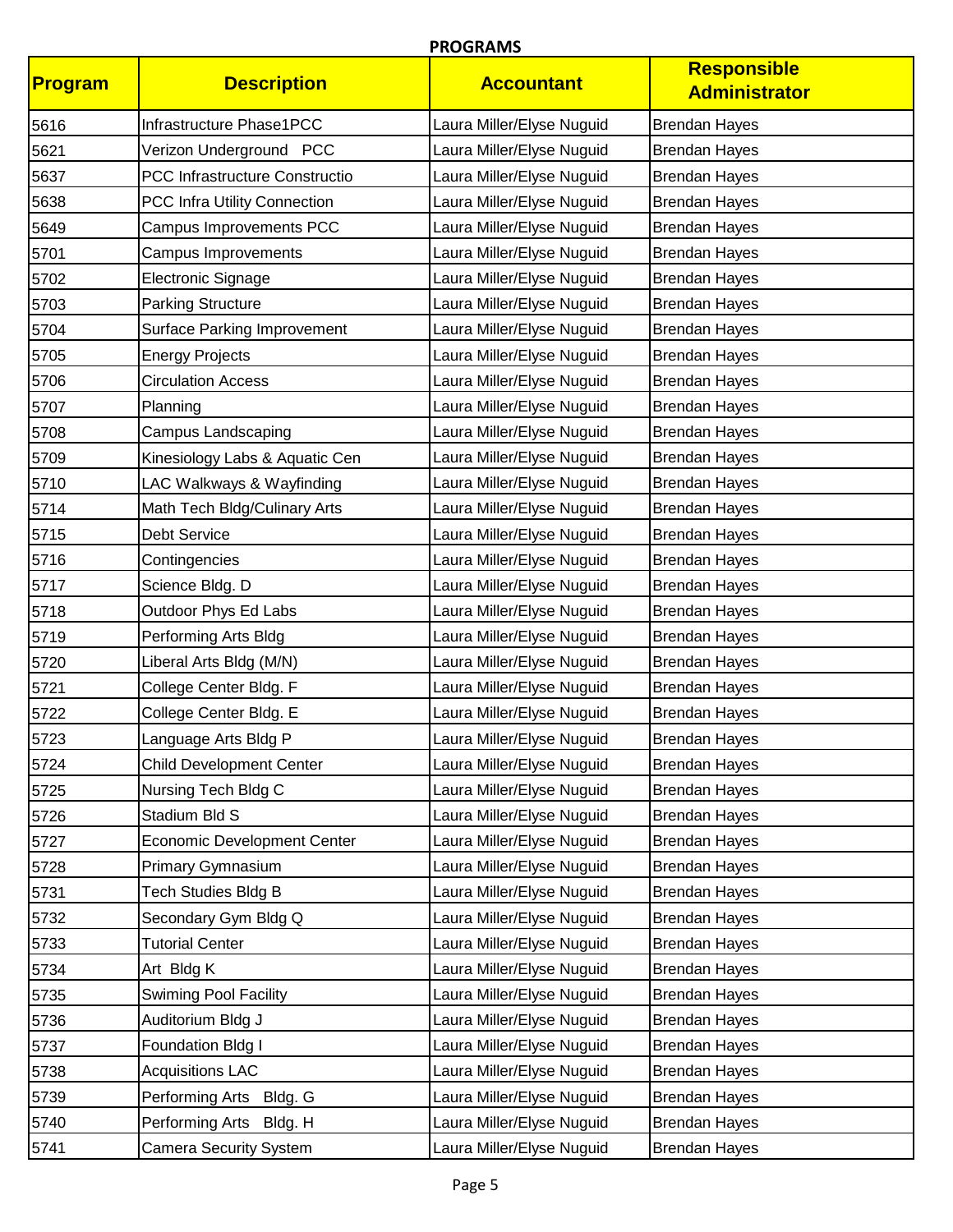| <b>Program</b> | <b>Description</b>                    | <b>Accountant</b>         | <b>Responsible</b><br><b>Administrator</b> |
|----------------|---------------------------------------|---------------------------|--------------------------------------------|
| 5742           | Classroom Lockdown Project            | Laura Miller/Elyse Nuguid | <b>Brendan Hayes</b>                       |
| 5743           | Bldg O2 Economic & Workforce          | Laura Miller/Elyse Nuguid | <b>Brendan Hayes</b>                       |
| 5744           | Bldg O1 IITS/ Warehouse               | Laura Miller/Elyse Nuguid | <b>Brendan Hayes</b>                       |
| 5745           | <b>Bldg CDC Child Development Cen</b> | Laura Miller/Elyse Nuguid | <b>Brendan Hayes</b>                       |
| 5801           | Campus Improvements                   | Laura Miller/Elyse Nuguid | <b>Brendan Hayes</b>                       |
| 5802           | Electronic Signage                    | Laura Miller/Elyse Nuguid | <b>Brendan Hayes</b>                       |
| 5803           | <b>Parking Strcture</b>               | Laura Miller/Elyse Nuguid | <b>Brendan Hayes</b>                       |
| 5804           | <b>Surface Parking Improvement</b>    | Laura Miller/Elyse Nuguid | <b>Brendan Hayes</b>                       |
| 5805           | <b>Energy Projects</b>                | Laura Miller/Elyse Nuguid | <b>Brendan Hayes</b>                       |
| 5806           | <b>Circulation Access</b>             | Laura Miller/Elyse Nuguid | <b>Brendan Hayes</b>                       |
| 5807           | Planning                              | Laura Miller/Elyse Nuguid | <b>Brendan Hayes</b>                       |
| 5808           | Campus Landscaping                    | Laura Miller/Elyse Nuguid | <b>Brendan Hayes</b>                       |
| 5809           | Bldg. JJ                              | Laura Miller/Elyse Nuguid | <b>Brendan Hayes</b>                       |
| 5810           | PCC Walkways & Wayfinding             | Laura Miller/Elyse Nuguid | <b>Brendan Hayes</b>                       |
| 5814           | <b>Land Acquisition</b>               | Laura Miller/Elyse Nuguid | <b>Brendan Hayes</b>                       |
| 5815           | <b>Construction Trades Bldg M</b>     | Laura Miller/Elyse Nuguid | <b>Brendan Hayes</b>                       |
| 5816           | <b>Student Services Center</b>        | Laura Miller/Elyse Nuguid | <b>Brendan Hayes</b>                       |
| 5817           | <b>Fitness Center</b>                 | Laura Miller/Elyse Nuguid | <b>Brendan Hayes</b>                       |
| 5818           | Fine Arts / Senior Ctr Bldg F         | Laura Miller/Elyse Nuguid | <b>Brendan Hayes</b>                       |
| 5819           | Maint and Ops Bldg                    | Laura Miller/Elyse Nuguid | <b>Brendan Hayes</b>                       |
| 5820           | Auto Body/Diesel Bldg Q&R             | Laura Miller/Elyse Nuguid | <b>Brendan Hayes</b>                       |
| 5821           | Humanities Bldg. PCC                  | Laura Miller/Elyse Nuguid | <b>Brendan Hayes</b>                       |
| 5824           | <b>Building MM Costruction Trades</b> | Laura Miller/Elyse Nuguid | <b>Brendan Hayes</b>                       |
| 5725           | Bldg OO Classroom                     | Laura Miller/Elyse Nuguid | <b>Brendan Hayes</b>                       |
| 5838           | <b>Acquisitions PCC</b>               | Laura Miller/Elyse Nuguid | <b>Brendan Hayes</b>                       |
| 5900           | <b>Administrative Costs</b>           | Laura Miller/Elyse Nuguid | <b>Brendan Hayes</b>                       |
| 5901           | Minor Campus Improvements             | Laura Miller/Elyse Nuguid | <b>Brendan Hayes</b>                       |
| 5902           | Technology Refresh/Replacement        | Laura Miller/Elyse Nuguid | <b>Brendan Hayes</b>                       |
| 5903           | Enterprise Wide Computer Syste        | Laura Miller/Elyse Nuguid | <b>Brendan Hayes</b>                       |
| 5904           | <b>Surface Parking Improvement</b>    | Laura Miller/Elyse Nuguid | <b>Brendan Hayes</b>                       |
| 5905           | Energy/Water Conservation Proj        | Laura Miller/Elyse Nuguid | <b>Brendan Hayes</b>                       |
| 5906           | Infrastructure Projects               | Laura Miller/Elyse Nuguid | <b>Brendan Hayes</b>                       |
| 5908           | Landscaping                           | Laura Miller/Elyse Nuguid | <b>Brendan Hayes</b>                       |
| 5909           | Joint Use Facility                    | Laura Miller/Elyse Nuguid | <b>Brendan Hayes</b>                       |
| 5916           | Long Term Renovation Contingen        | Laura Miller/Elyse Nuguid | <b>Brendan Hayes</b>                       |
| 6101           | <b>Certificated Testing Services</b>  | Jeff McFarland            | Dana Friez                                 |
| 6201           | <b>Health Care Adnministration</b>    | Jeff McFarland            | Dana Friez                                 |
| 6306           | CNG Compressed Natural Gas T          | Jeff McFarland            | Dana Friez                                 |
| 6307           | <b>CNG Fuel Cylinder Contract</b>     | Jeff McFarland            | Dana Friez                                 |
| 6310           | BAR Update 2007                       | Jeff McFarland            | Dana Friez                                 |
| 6311           | Miramar Sempra                        | Jeff McFarland            | Dana Friez                                 |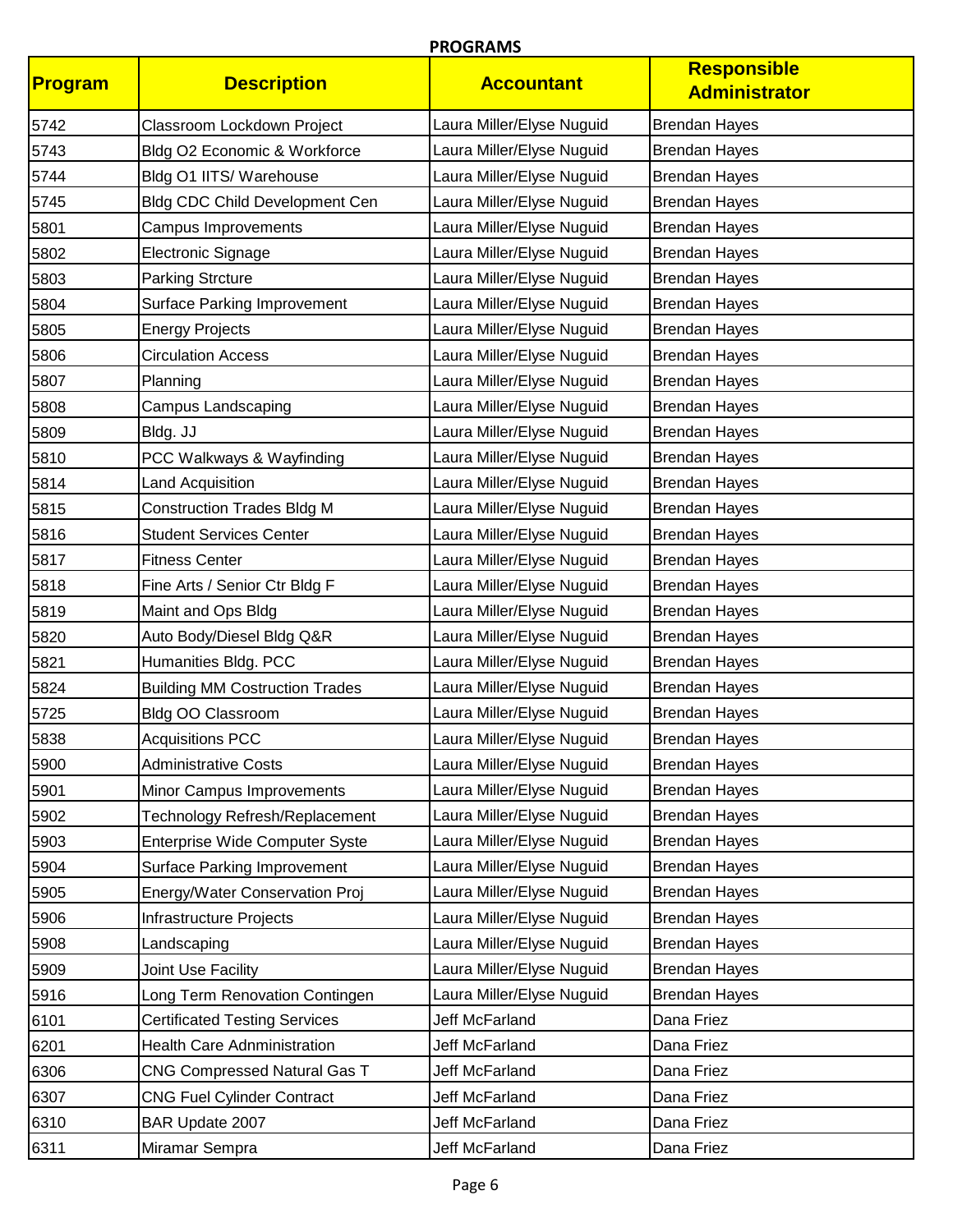| Program | <b>Description</b>                    | <b>Accountant</b>     | <b>Responsible</b><br><b>Administrator</b> |
|---------|---------------------------------------|-----------------------|--------------------------------------------|
| 6312    | <b>DVOM Training Courses</b>          | <b>Jeff McFarland</b> | Dana Friez                                 |
| 6314    | City of Riverside Hybird Train        | Jeff McFarland        | Dana Friez                                 |
| 6315    | <b>BAR Update</b>                     | <b>Jeff McFarland</b> | Dana Friez                                 |
| 6316    | <b>LNG System Training</b>            | <b>Jeff McFarland</b> | Dana Friez                                 |
| 6401    | City of Long Beach RDA                | <b>Jeff McFarland</b> | Dana Friez                                 |
| 6402    | <b>CITD Seminars</b>                  | Jeff McFarland        | Dana Friez                                 |
| 6405    | Long Beach Int. Trade Office          | <b>Jeff McFarland</b> | Dana Friez                                 |
| 6506    | <b>SBDC Trainings</b>                 | <b>Jeff McFarland</b> | <b>Tim Mittan</b>                          |
| 6507    | <b>Port Training Contract</b>         | Jeff McFarland        | Dana Friez                                 |
| 6509    | Management & Leadership               | <b>Jeff McFarland</b> | Dana Friez                                 |
| 6510    | <b>Customer Service Academy</b>       | <b>Jeff McFarland</b> | Dana Friez                                 |
| 6511    | <b>CDL Community Ed</b>               | Jeff McFarland        | Dana Friez                                 |
| 6515    | <b>GED Testing</b>                    | Jeff McFarland        | Dana Friez                                 |
| 6516    | CA School of Notary Public            | Jeff McFarland        | Dana Friez                                 |
| 6518    | <b>WFD Small Business Trainings</b>   | Jeff McFarland        | Dana Friez                                 |
| 6524    | <b>Business Communication</b>         | <b>Jeff McFarland</b> | Dana Friez                                 |
| 6525    | City LB Wplac Success Skills          | Jeff McFarland        | Dana Friez                                 |
| 6527    | <b>Workplace Success Skills Train</b> | <b>Jeff McFarland</b> | Sheneui Weber                              |
| 6529    | CA SBDC Statewide Conference          | <b>Jeff McFarland</b> | Sheneui Weber                              |
| 6530    | <b>Grant Writing Workshops</b>        | Jeff McFarland        | Sheneui Weber                              |
| 6531    | <b>SCM Certifications</b>             | <b>Jeff McFarland</b> | Sheneui Weber                              |
| 6532    | Logistics Training                    | <b>Jeff McFarland</b> | Sheneui Weber                              |
| 6533    | <b>Event Planning</b>                 | <b>Jeff McFarland</b> | Sheneui Weber                              |
| 6535    | Professional & Personal Succes        | <b>Jeff McFarland</b> | Dana Friez                                 |
| 6601    | CBCA CA Bldg Perform Contracto        | Jeff McFarland        | Dana Friez                                 |
| 7003    | <b>Adult Education</b>                | Jeff McFarland        | <b>Stephanie Lewis</b>                     |
| 7004    | <b>Adult Education</b>                | <b>Jeff McFarland</b> | Stephanie Lewis                            |
| 7005    | <b>Adult Education</b>                | Jeff McFarland        | <b>Stephanie Lewis</b>                     |
| 7010    | <b>Regional Strong Workforce</b>      | Jeff McFarland        | Anthony Pagan                              |
| 7011    | Regional Strong workforce Prog        | Jeff McFarland        | Anthony Pagan                              |
| 7012    | <b>Regional Strong Workforce</b>      | Jeff McFarland        | Anthony Pagan                              |
| 7013    | SB1070 CTE Pathways Program           | Jeff McFarland        | Lizzette Villegas                          |
| 7015    | <b>Strong Workforce</b>               | Carina Serrano        | Anthony Pagan                              |
| 7016    | <b>Strong Workforce</b>               | Carina Serrano        | Anthony Pagan                              |
| 7017    | Strong Workforce 18-19                | Carina Serrano        | Anthony Pagan                              |
| 7021    | <b>Guided Pathways</b>                | Carina Serrano        | Michelle Grimes-Hillman                    |
| 7022    | Guided Pathways 18-19                 | Carina Serrano        | Michelle Grimes-Hillman                    |
| 7067    | Market Development Cooperator         | Jeff McFarland        | Pat Nye                                    |
| 7072    | Center for International Trade        | Jeff McFarland        | Pat Nye                                    |
| 7077    | MUFG Union Bank fdn SBDC              | Jeff McFarland        | Pat Nye                                    |
| 7083    | CTE EF Adv Manufacturing              | Jeff McFarland        | Kathleen Scott                             |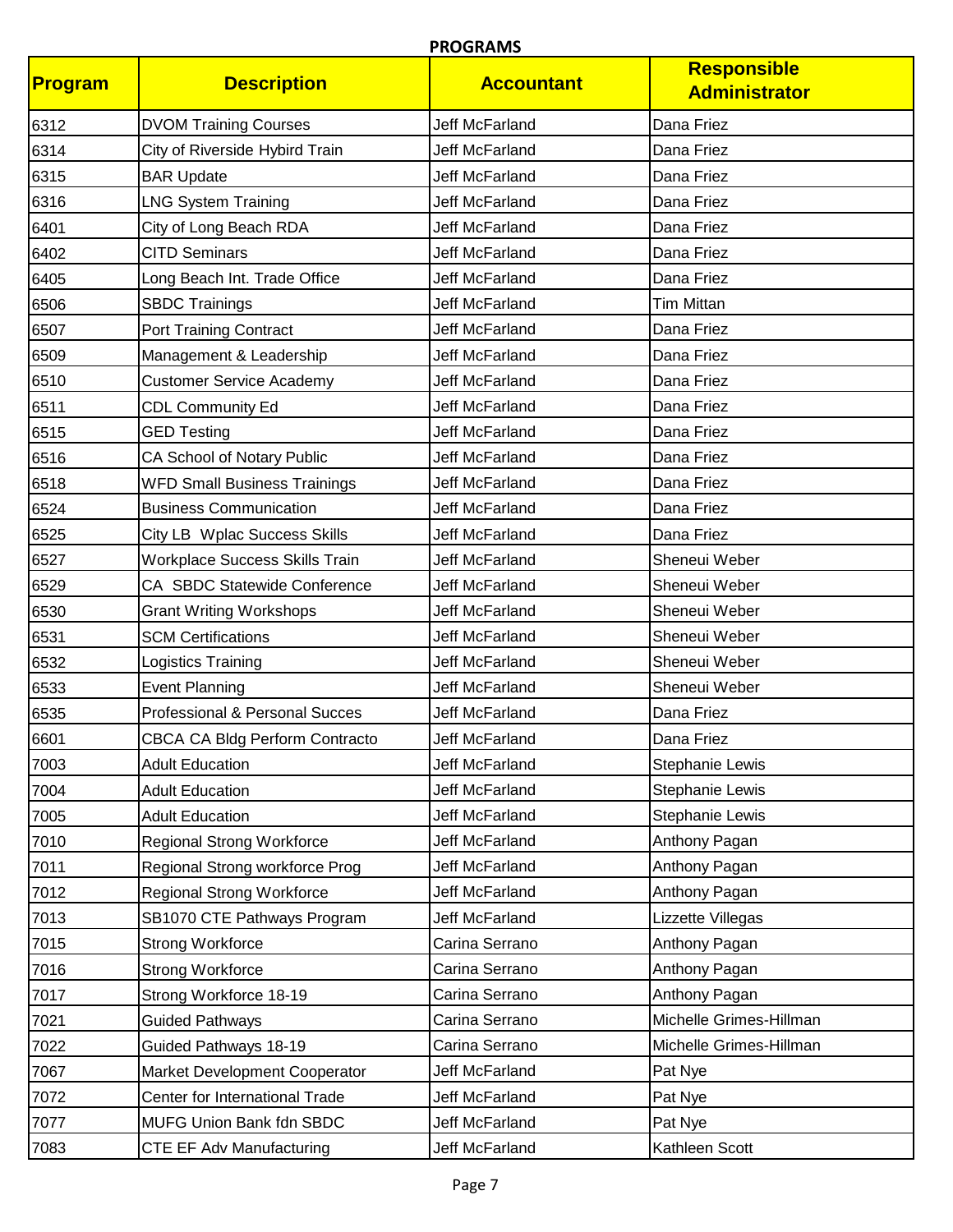| Program | <b>Description</b>                       | <b>Accountant</b>     | <b>Responsible</b><br><b>Administrator</b> |
|---------|------------------------------------------|-----------------------|--------------------------------------------|
| 7095    | Martime Center Of Excellence             | <b>Jeff McFarland</b> | Dana Friez                                 |
| 7101    | ISPIC- Global Trade Digital B            | Jeff McFarland        | Leah Goold-Haws                            |
| 7103    | DSN SB1402 3rd Renewal                   | Jeff McFarland        | Dana Friez                                 |
| 7104    | DSN SB858                                | <b>Jeff McFarland</b> | Leah Goold-Haws                            |
| 7105    | DSN GTL 858 16-157-010                   | <b>Jeff McFarland</b> | Leah Goold-Haws                            |
| 7109    | <b>DSN Renewal SB1402</b>                | Jeff McFarland        | Leah Goold-Haws                            |
| 7110    | DSN GTL 1402 17-157-010                  | <b>Jeff McFarland</b> | Leah Goold-Haws                            |
| 7131    | Port of LB ZeroEmission                  | <b>Jeff McFarland</b> | Dana Friez                                 |
| 7145    | HD Pre-Apprenticship                     | Jeff McFarland        | Dana Friez                                 |
| 7147    | CA Apprenticeship Initiative             | Jeff McFarland        | Dana Friez                                 |
| 7148    | <b>CSULA Construction Pre-App</b>        | <b>Jeff McFarland</b> | Dana Friez                                 |
| 7150    | <b>CCPT AMETLL Region</b>                | Jeff McFarland        | Lizzette Villegas                          |
| 7151    | <b>CCPT AMETLL Local</b>                 | Jeff McFarland        | Lizzette Villegas                          |
| 7152    | <b>CCPT Healthcare LBUSD</b>             | Jeff McFarland        | Lizzette Villegas                          |
| 8024    | <b>CSUN Math Consortium</b>              | Jeff McFarland        | Lizzette Villegas                          |
| 8085    | CA Endowment Health Path                 | Carina Serrano        | Melissa Infusino                           |
| 8090    | <b>Nursing Education Programs</b>        | Jeff McFarland        | <b>Sigrid Sexton</b>                       |
| 8631    | Go-Biz Tech Assist Expansion             | Jeff McFarland        | Pat Nye                                    |
| 8640    | Kauffman Fdn Ent in Residence            | <b>Jeff McFarland</b> | Sheneui Weber                              |
| 8646    | Go Biz Capital Infusion Grant            | Jeff McFarland        | Pat Nye                                    |
| 8647    | Go Biz Cap Infusion 15/16                | Jeff McFarland        | Pat Nye                                    |
| 8649    | Go-Biz                                   | <b>Jeff McFarland</b> | Pat Nye                                    |
| 8650    | <b>SBDC Lead Center</b>                  | <b>Jeff McFarland</b> | Pat Nye                                    |
| 8654    | <b>SBDC Service Centers</b>              | Jeff McFarland        | Pat Nye                                    |
| 8655    | <b>SBDC Service Center</b>               | Jeff McFarland        | Pat Nye                                    |
| 8656    | Pacific Coast Regional SBDC              | Jeff McFarland        | Pat Nye                                    |
| 8658    | College of the Canyons SBDC              | Jeff McFarland        | Pat Nye                                    |
| 8659    | El Camino College SBDC                   | Jeff McFarland        | Pat Nye                                    |
| 8662    | Mt. San Antonio College SBDC             | Jeff McFarland        | Pat Nye                                    |
| 8663    | Santa Monica College SBDC                | Jeff McFarland        | Pat Nye                                    |
| 8664    | Ventura College SBDC                     | Jeff McFarland        | Pat Nye                                    |
| 8665    | Long Beach SBDC Service Center           | Jeff McFarland        | Pat Nye                                    |
| 8668    | <b>SBDC Service &amp; Specialty Ctrs</b> | Jeff McFarland        | Pat Nye                                    |
| 8669    | <b>Chancellor's Office SBDC</b>          | Jeff McFarland        | Pat Nye                                    |
| 8674    | VC SBDC                                  | Jeff McFarland        | Pat Nye                                    |
| 8675    | LBCC SBDC                                | Jeff McFarland        | Pat Nye                                    |
| 8677    | CHARO SBDC                               | Jeff McFarland        | Pat Nye                                    |
| 8680    | Lead Center SBDC                         | Jeff McFarland        | Pat Nye                                    |
| 8681    | LB SBDC Cash Match                       | Jeff McFarland        | Pat Nye                                    |
| 8682    | SBDC Lead Center Cash Match              | Jeff McFarland        | Pat Nye                                    |
| 8685    | SBDC Lead Center CY 2008                 | Jeff McFarland        | Pat Nye                                    |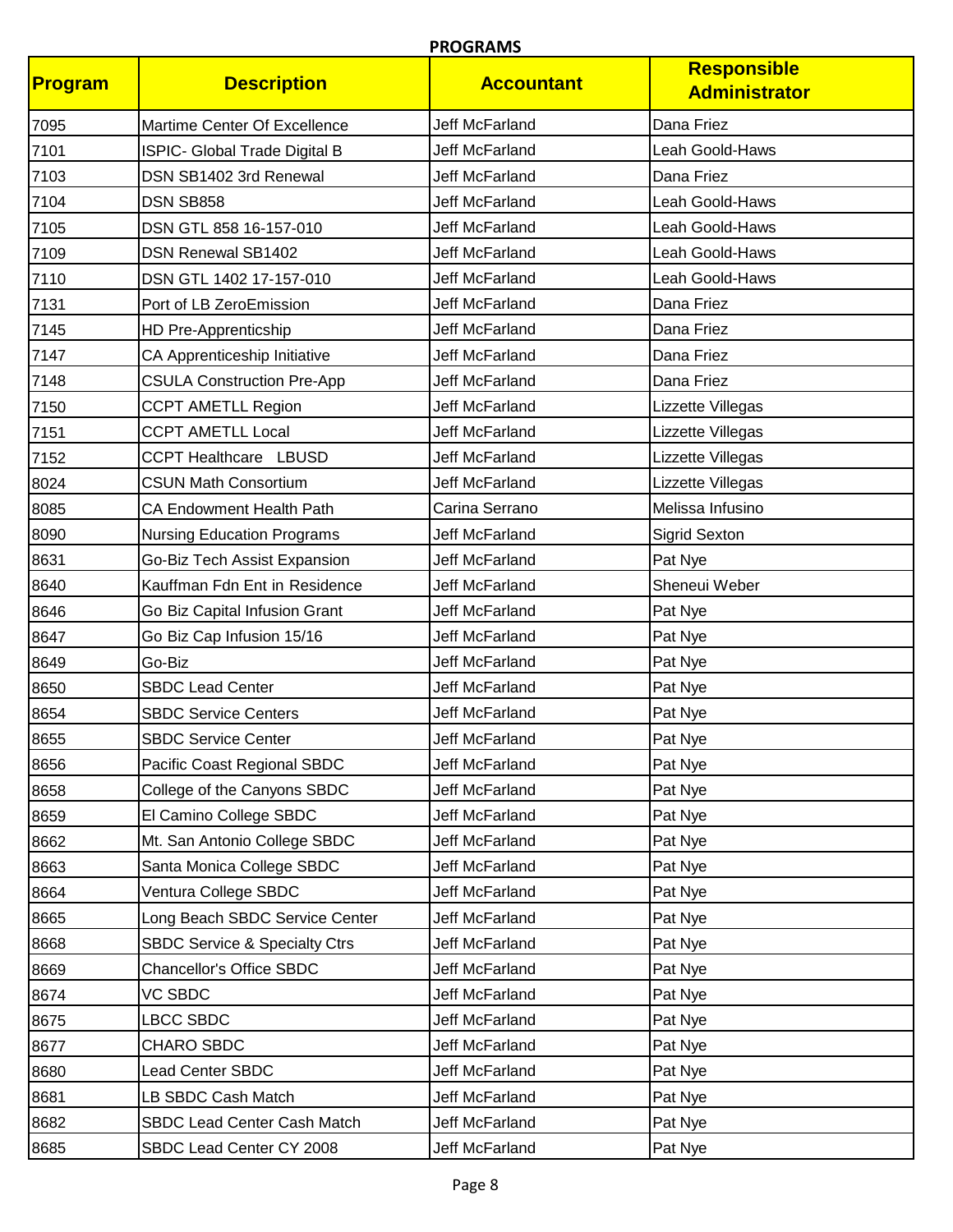| Program | <b>Description</b>                   | <b>Accountant</b>     | <b>Responsible</b><br><b>Administrator</b> |
|---------|--------------------------------------|-----------------------|--------------------------------------------|
| 8690    | <b>SBDC Lead Center</b>              | <b>Jeff McFarland</b> | Pat Nye                                    |
| 8691    | 10KSB Business Workshops             | <b>Jeff McFarland</b> | Sheneui Weber                              |
| 8694    | 10,000 Small Business 15 16          | Jeff McFarland        | Sheneui Weber                              |
| 8695    | GS 10KSmall Business Yr4             | Jeff McFarland        | Sheneui Weber                              |
| 8696    | 10,000 Small Businesses 13 14        | Jeff McFarland        | Sheneui Weber                              |
| 8697    | 10,000 Small business Program        | Jeff McFarland        | Sheneui Weber                              |
| 8698    | 10KSB Goldman Sachs Grant            | Jeff McFarland        | Sheneui Weber                              |
| 8699    | 10,000 Small Businesses              | Jeff McFarland        | Sheneui Weber                              |
| 8720    | CSEC Comm. Sexual Exp. Childre       | Carina Serrano        | Claudia Garcia                             |
| 8750    | <b>Foster Care</b>                   | Carina Serrano        | Claudia Garcia                             |
| 8792    | <b>MAPP</b>                          | Carina Serrano        | Claudia Garcia                             |
| 9010    | Trio Go Project                      | Carina Serrano        | Erika Thomas-Eddens                        |
| 9013    | Trio Go                              | Carina Serrano        | Erika Thomas-Eddens                        |
| 9014    | Trio Go 9/1/18-8/31/19Trio Go        | Carina Serrano        | Erika Thomas-Eddens                        |
| 9015    | <b>TRIO Student Support Services</b> | Carina Serrano        | Erika Thomas-Eddens                        |
| 9075    | Upward Bound 2014 2015               | Jeff McFarland        | <b>Wendy Porter</b>                        |
| 9076    | Upward Bound FY 2015 2016            | Jeff McFarland        | <b>Wendy Porter</b>                        |
| 9077    | <b>Upward Bound</b>                  | <b>Jeff McFarland</b> | <b>Wendy Porter</b>                        |
| 9085    | Upward Bound 12014 2015              | <b>Jeff McFarland</b> | <b>Wendy Porter</b>                        |
| 9086    | Upward Bound FY 2015 2016            | Jeff McFarland        | <b>Wendy Porter</b>                        |
| 9087    | <b>Upward Bound</b>                  | Jeff McFarland        | <b>Wendy Porter</b>                        |
| 9088    | <b>Upward Bound</b>                  | <b>Jeff McFarland</b> | <b>Wendy Porter</b>                        |
| 9089    | <b>Upward Bound</b>                  | Jeff McFarland        | <b>Wendy Porter</b>                        |
| 9120    | CalWorks Child Development           | Carina Serrano        | Margaret Antonio-Palomares                 |
| 9130    | CalWorks Work Study                  | Carina Serrano        | Margaret Antonio-Palomares                 |
| 9140    | CalWorks Job Placement               | Carina Serrano        | Margaret Antonio-Palomares                 |
| 9160    | <b>CalWORKs Coordination</b>         | Carina Serrano        | Margaret Antonio-Palomares                 |
| 9220    | CalWORKs Child Dev                   | Carina Serrano        | <b>Margaret Antonio-Palomares</b>          |
| 9230    | CalWORKs Work Study                  | Carina Serrano        | Margaret Antonio-Palomares                 |
| 9240    | CalWORKs Job Placement               | Carina Serrano        | Margaret Antonio-Palomares                 |
| 9260    | <b>CalWORKs Coordination</b>         | Carina Serrano        | Margaret Antonio-Palomares                 |
| 9610    | VTEA Curriculum & Instr              | Carina Serrano        | Gene Carbonaro                             |
| 9611    | <b>VETA Professional Development</b> | Carina Serrano        | Gene Carbonaro                             |
| 9612    | <b>VETA Services to Students</b>     | Carina Serrano        | Gene Carbonaro                             |
| 9613    | VETA Other                           | Carina Serrano        | Gene Carbonaro                             |
| 9614    | <b>VTEA Administration</b>           | Carina Serrano        | Gene Carbonaro                             |
| 9710    | VATEA FIC Curr & Instr               | Carina Serrano        | Gene Carbonaro                             |
| 9711    | Perkins/CTEAProfessional Dev         | Carina Serrano        | Gene Carbonaro                             |
| 9713    | Perkins/CTEA Other                   | Carina Serrano        | Gene Carbonaro                             |
| 9720    | VATEA Professional Dev.              | Carina Serrano        | Gene Carbonaro                             |
| 9730    | VATEA FIC Services to Sstude         | Carina Serrano        | Gene Carbonaro                             |